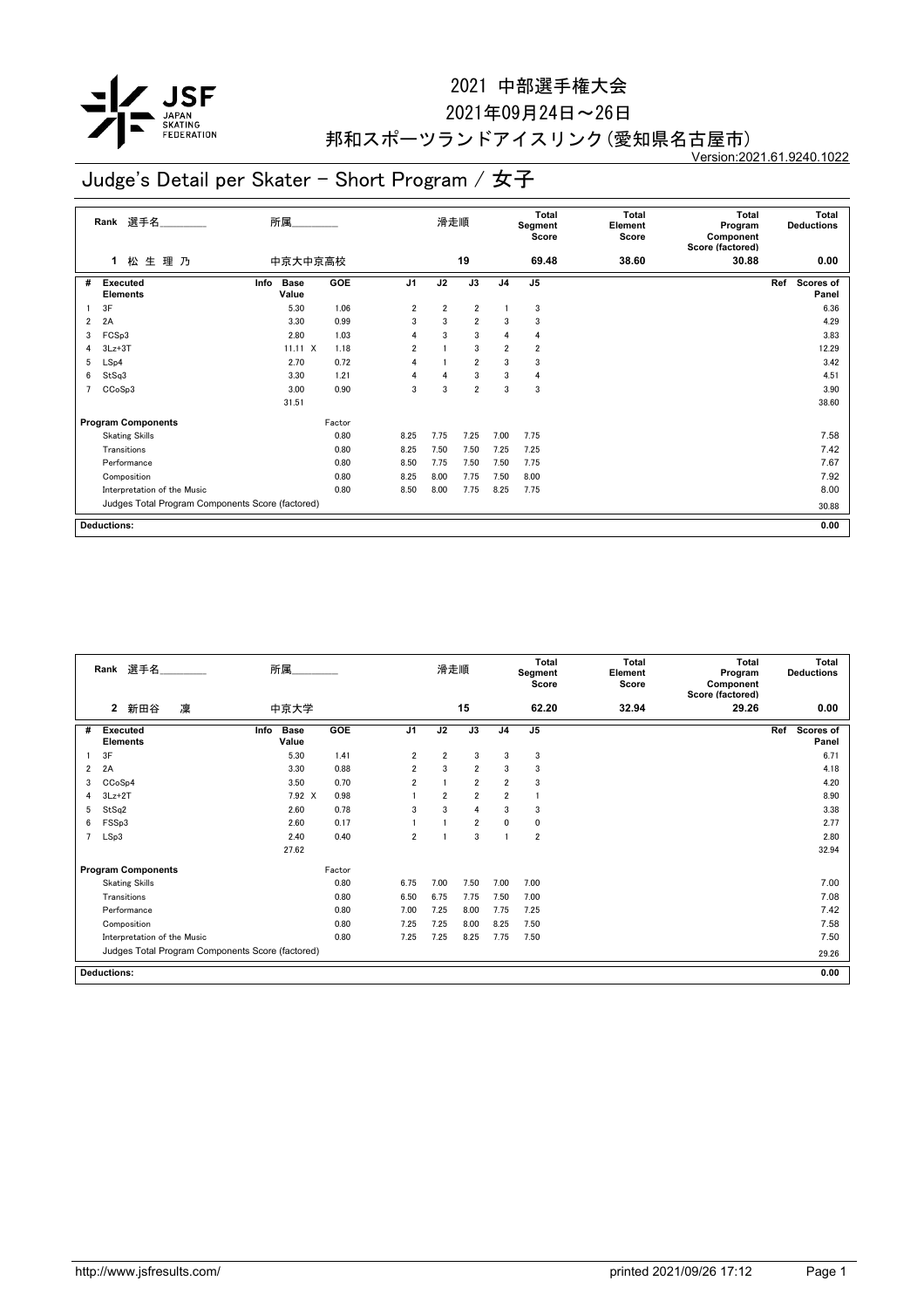

#### 2021年09月24日~26日

## 邦和スポーツランドアイスリンク(愛知県名古屋市)

Version:2021.61.9240.1022

|                         | 選手名<br>Rank                                      | 所属                           |        |                | 滑走順            |                |                | <b>Total</b><br>Segment<br>Score | <b>Total</b><br>Element<br>Score | <b>Total</b><br>Program<br>Component<br>Score (factored) | <b>Total</b><br><b>Deductions</b> |
|-------------------------|--------------------------------------------------|------------------------------|--------|----------------|----------------|----------------|----------------|----------------------------------|----------------------------------|----------------------------------------------------------|-----------------------------------|
|                         | 荒木菜那<br>3                                        | 中京大学                         |        |                |                | 5              |                | 59.59                            | 32.45                            | 27.14                                                    | 0.00                              |
| #                       | <b>Executed</b><br><b>Elements</b>               | <b>Base</b><br>Info<br>Value | GOE    | J <sub>1</sub> | J2             | J3             | J <sub>4</sub> | J <sub>5</sub>                   |                                  |                                                          | Ref<br>Scores of<br>Panel         |
|                         | $3Lz + 2T$                                       | 7.20                         | 1.57   | $\overline{2}$ | $\overline{2}$ | 3              | 3              | 3                                |                                  |                                                          | 8.77                              |
| $\overline{\mathbf{2}}$ | 2A                                               | 3.30                         | 0.66   | $\overline{2}$ | $\overline{2}$ | $\overline{2}$ | $\overline{2}$ | $\overline{\mathbf{2}}$          |                                  |                                                          | 3.96                              |
| 3                       | CCoSp4                                           | 3.50                         | 0.58   | $\overline{2}$ |                | 1              | $\overline{2}$ | $\overline{2}$                   |                                  |                                                          | 4.08                              |
| 4                       | 3Lo                                              | 5.39 X                       | 1.14   | $\overline{2}$ | $\overline{2}$ | $\overline{2}$ | 3              | 3                                |                                  |                                                          | 6.53                              |
| 5                       | StSq2                                            | 2.60                         | 0.52   | $\overline{2}$ | 3              | $\overline{2}$ | $\overline{2}$ | $\overline{2}$                   |                                  |                                                          | 3.12                              |
| 6                       | FSSp3                                            | 2.60                         | 0.43   | $\overline{2}$ | $\overline{2}$ |                |                | $\overline{\mathbf{2}}$          |                                  |                                                          | 3.03                              |
| $\overline{7}$          | LSp3                                             | 2.40                         | 0.56   | 3              |                |                | 3              | 3                                |                                  |                                                          | 2.96                              |
|                         |                                                  | 26.99                        |        |                |                |                |                |                                  |                                  |                                                          | 32.45                             |
|                         | <b>Program Components</b>                        |                              | Factor |                |                |                |                |                                  |                                  |                                                          |                                   |
|                         | <b>Skating Skills</b>                            |                              | 0.80   | 6.75           | 6.75           | 7.50           | 6.50           | 6.50                             |                                  |                                                          | 6.67                              |
|                         | Transitions                                      |                              | 0.80   | 6.50           | 6.50           | 7.00           | 7.00           | 6.50                             |                                  |                                                          | 6.67                              |
|                         | Performance                                      |                              | 0.80   | 6.75           | 7.00           | 6.75           | 7.50           | 6.50                             |                                  |                                                          | 6.83                              |
|                         | Composition                                      |                              | 0.80   | 6.75           | 6.75           | 6.75           | 7.50           | 6.75                             |                                  |                                                          | 6.75                              |
|                         | Interpretation of the Music                      |                              | 0.80   | 6.75           | 7.00           | 7.00           | 7.25           | 7.00                             |                                  |                                                          | 7.00                              |
|                         | Judges Total Program Components Score (factored) |                              |        |                |                |                |                |                                  |                                  |                                                          | 27.14                             |
|                         | <b>Deductions:</b>                               |                              |        |                |                |                |                |                                  |                                  |                                                          | 0.00                              |

|                | 選手名<br>Rank                                      | 所属                           |         |                | 滑走順            |                |                | <b>Total</b><br>Segment<br>Score | Total<br>Element<br>Score | <b>Total</b><br>Program<br>Component<br>Score (factored) | <b>Total</b><br><b>Deductions</b> |
|----------------|--------------------------------------------------|------------------------------|---------|----------------|----------------|----------------|----------------|----------------------------------|---------------------------|----------------------------------------------------------|-----------------------------------|
|                | 大庭<br>雅<br>4                                     | 東海東京FH                       |         |                |                | 9              |                | 58.29                            | 30.83                     | 27.46                                                    | 0.00                              |
| #              | <b>Executed</b><br><b>Elements</b>               | Info<br><b>Base</b><br>Value | GOE     | J <sub>1</sub> | J2             | J3             | J <sub>4</sub> | J <sub>5</sub>                   |                           |                                                          | Ref<br>Scores of<br>Panel         |
|                | $3S+2T$                                          | 5.60                         | $-0.14$ | $-1$           | 0              | $\overline{2}$ | $\mathbf{0}$   | $-1$                             |                           |                                                          | 5.46                              |
| $\overline{2}$ | 3Lo                                              | 4.90                         | 0.98    | $\overline{2}$ |                | $\overline{2}$ | $\overline{2}$ | $\overline{2}$                   |                           |                                                          | 5.88                              |
| 3              | LSp4                                             | 2.70                         | 0.45    | 2              |                | $\overline{2}$ | $\overline{2}$ |                                  |                           |                                                          | 3.15                              |
| 4              | FCSp3                                            | 2.80                         | 0.75    | $\overline{2}$ |                | 3              | 3              | 3                                |                           |                                                          | 3.55                              |
| 5              | 2A                                               | $3.63 \times$                | 0.66    | $\overline{2}$ | $\overline{2}$ | $\mathbf{1}$   | $\overline{2}$ | $\overline{2}$                   |                           |                                                          | 4.29                              |
| 6              | StSq3                                            | 3.30                         | 0.88    | $\overline{2}$ | $\overline{2}$ | 3              | 3              | 3                                |                           |                                                          | 4.18                              |
|                | CCoSp4                                           | 3.50                         | 0.82    | $\overline{2}$ |                | 3              | $\overline{2}$ | 3                                |                           |                                                          | 4.32                              |
|                |                                                  | 26.43                        |         |                |                |                |                |                                  |                           |                                                          | 30.83                             |
|                | <b>Program Components</b>                        |                              | Factor  |                |                |                |                |                                  |                           |                                                          |                                   |
|                | <b>Skating Skills</b>                            |                              | 0.80    | 6.75           | 6.50           | 7.75           | 7.25           | 6.50                             |                           |                                                          | 6.83                              |
|                | Transitions                                      |                              | 0.80    | 6.25           | 6.25           | 7.50           | 7.50           | 6.25                             |                           |                                                          | 6.67                              |
|                | Performance                                      |                              | 0.80    | 6.50           | 6.25           | 7.25           | 7.75           | 6.75                             |                           |                                                          | 6.83                              |
|                | Composition                                      |                              | 0.80    | 6.75           | 6.75           | 7.75           | 7.75           | 6.50                             |                           |                                                          | 7.08                              |
|                | Interpretation of the Music                      |                              | 0.80    | 6.75           | 6.50           | 8.00           | 7.25           | 6.75                             |                           |                                                          | 6.92                              |
|                | Judges Total Program Components Score (factored) |                              |         |                |                |                |                |                                  |                           |                                                          | 27.46                             |
|                | <b>Deductions:</b>                               |                              |         |                |                |                |                |                                  |                           |                                                          | 0.00                              |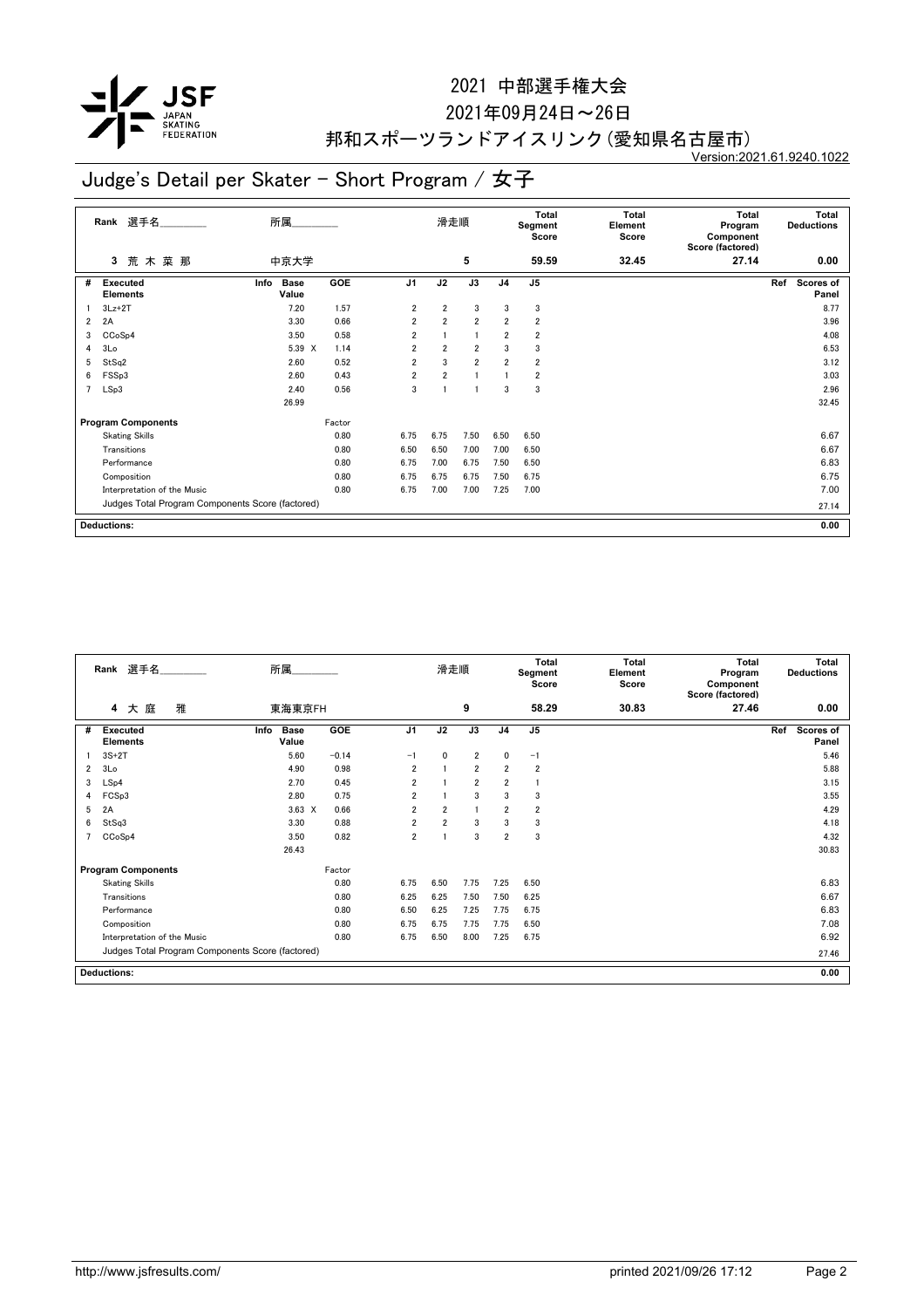

#### 2021年09月24日~26日

## 邦和スポーツランドアイスリンク(愛知県名古屋市)

Version:2021.61.9240.1022

|                | 選手名<br>Rank                                      | 所属                           |        |                | 滑走順            |                |                | <b>Total</b><br>Segment<br>Score | <b>Total</b><br>Element<br>Score | <b>Total</b><br>Program<br>Component<br>Score (factored) | <b>Total</b><br><b>Deductions</b> |
|----------------|--------------------------------------------------|------------------------------|--------|----------------|----------------|----------------|----------------|----------------------------------|----------------------------------|----------------------------------------------------------|-----------------------------------|
|                | 藤 利緒菜<br>5<br>加                                  | 中京大学                         |        |                |                | 3              |                | 55.88                            | 30.42                            | 25.46                                                    | 0.00                              |
| #              | <b>Executed</b><br><b>Elements</b>               | <b>Base</b><br>Info<br>Value | GOE    | J <sub>1</sub> | J2             | J3             | J <sub>4</sub> | J <sub>5</sub>                   |                                  |                                                          | Ref<br>Scores of<br>Panel         |
|                | 3Lo                                              | 4.90                         | 1.31   | 3              | $\overline{2}$ | $\mathbf{0}$   | 3              | 3                                |                                  |                                                          | 6.21                              |
| 2              | StSq2                                            | 2.60                         | 0.43   | 2              | $\overline{2}$ | 11             | 3              | 0                                |                                  |                                                          | 3.03                              |
| 3              | 2A                                               | 3.30                         | 0.55   | $\overline{2}$ | $\overline{2}$ |                | $\overline{2}$ |                                  |                                  |                                                          | 3.85                              |
| 4              | CCoSp3                                           | 3.00                         | 0.50   | $\overline{2}$ | $\overline{2}$ |                | $\overline{2}$ |                                  |                                  |                                                          | 3.50                              |
| 5              | $3T+2T$                                          | 6.05 X                       | 0.84   | $\overline{2}$ |                | $\overline{2}$ | 3              | $\overline{2}$                   |                                  |                                                          | 6.89                              |
| 6              | FCS <sub>p4</sub>                                | 3.20                         | 0.32   | $\overline{2}$ | 0              | $\mathbf{0}$   | $\overline{2}$ |                                  |                                  |                                                          | 3.52                              |
| $\overline{7}$ | LSp4                                             | 2.70                         | 0.72   | 3              |                | $\overline{2}$ | 3              | 3                                |                                  |                                                          | 3.42                              |
|                |                                                  | 25.75                        |        |                |                |                |                |                                  |                                  |                                                          | 30.42                             |
|                | <b>Program Components</b>                        |                              | Factor |                |                |                |                |                                  |                                  |                                                          |                                   |
|                | <b>Skating Skills</b>                            |                              | 0.80   | 6.25           | 6.50           | 7.00           | 6.25           | 6.00                             |                                  |                                                          | 6.33                              |
|                | Transitions                                      |                              | 0.80   | 6.00           | 6.00           | 7.00           | 6.75           | 6.00                             |                                  |                                                          | 6.25                              |
|                | Performance                                      |                              | 0.80   | 6.75           | 6.25           | 6.50           | 7.00           | 6.00                             |                                  |                                                          | 6.50                              |
|                | Composition                                      |                              | 0.80   | 6.50           | 6.00           | 6.25           | 7.75           | 6.25                             |                                  |                                                          | 6.33                              |
|                | Interpretation of the Music                      |                              | 0.80   | 6.50           | 6.00           | 6.50           | 7.25           | 6.25                             |                                  |                                                          | 6.42                              |
|                | Judges Total Program Components Score (factored) |                              |        |                |                |                |                |                                  |                                  |                                                          | 25.46                             |
|                | <b>Deductions:</b>                               |                              |        |                |                |                |                |                                  |                                  |                                                          | 0.00                              |

|   | Rank 選手名                                         |      | 所属                   |         |                | 滑走順            |                |                | Total<br>Segment<br>Score | <b>Total</b><br>Element<br>Score | Total<br>Program<br>Component<br>Score (factored) |     | <b>Total</b><br><b>Deductions</b> |
|---|--------------------------------------------------|------|----------------------|---------|----------------|----------------|----------------|----------------|---------------------------|----------------------------------|---------------------------------------------------|-----|-----------------------------------|
|   | 下真瑚<br>6<br>Ш                                    |      | 中京大学                 |         |                |                | 7              |                | 52.55                     | 24.35                            | 29.20                                             |     | 1.00                              |
| # | Executed<br>Elements                             | Info | <b>Base</b><br>Value | GOE     | J <sub>1</sub> | J2             | J3             | J <sub>4</sub> | J <sub>5</sub>            |                                  |                                                   | Ref | Scores of<br>Panel                |
|   | 3 <sub>0</sub>                                   |      | 4.90                 | 1.31    | 3              | 4              | $\overline{2}$ | $\overline{2}$ | 3                         |                                  |                                                   |     | 6.21                              |
| 2 | 2A                                               |      | 3.30                 | 0.66    | $\overline{2}$ | $\overline{2}$ | $\overline{2}$ | $\overline{2}$ | $\overline{2}$            |                                  |                                                   |     | 3.96                              |
| 3 | FCSp3                                            |      | 2.80                 | 0.47    | $\overline{2}$ | $\overline{2}$ |                |                | $\overline{2}$            |                                  |                                                   |     | 3.27                              |
| 4 | 3Lz <+ COMBO                                     | ≺    | 5.19 X               | $-2.36$ | $-5$           | $-5$           | $-5$           | $-5$           | $-5$                      |                                  |                                                   |     | 2.83                              |
| 5 | StSq2                                            |      | 2.60                 | 0.61    | 3              | $\overline{4}$ | $\overline{2}$ | $\overline{2}$ | $\overline{2}$            |                                  |                                                   |     | 3.21                              |
| 6 | SS <sub>p2</sub>                                 |      | 1.60                 | 0.27    | 3              | $\overline{2}$ | $\mathbf 0$    | $\overline{2}$ |                           |                                  |                                                   |     | 1.87                              |
|   | CCoSp3                                           |      | 3.00                 | 0.00    | $\overline{2}$ |                | $-2$           | 0              | $-1$                      |                                  |                                                   |     | 3.00                              |
|   |                                                  |      | 23.39                |         |                |                |                |                |                           |                                  |                                                   |     | 24.35                             |
|   | <b>Program Components</b>                        |      |                      | Factor  |                |                |                |                |                           |                                  |                                                   |     |                                   |
|   | <b>Skating Skills</b>                            |      |                      | 0.80    | 7.75           | 7.25           | 6.75           | 7.00           | 7.25                      |                                  |                                                   |     | 7.17                              |
|   | Transitions                                      |      |                      | 0.80    | 7.50           | 6.75           | 6.75           | 7.75           | 7.00                      |                                  |                                                   |     | 7.08                              |
|   | Performance                                      |      |                      | 0.80    | 7.50           | 7.50           | 6.50           | 7.75           | 7.00                      |                                  |                                                   |     | 7.33                              |
|   | Composition                                      |      |                      | 0.80    | 7.75           | 7.75           | 6.75           | 7.75           | 7.00                      |                                  |                                                   |     | 7.50                              |
|   | Interpretation of the Music                      |      |                      | 0.80    | 7.50           | 7.75           | 7.25           | 7.50           | 7.00                      |                                  |                                                   |     | 7.42                              |
|   | Judges Total Program Components Score (factored) |      |                      |         |                |                |                |                |                           |                                  |                                                   |     | 29.20                             |
|   | <b>Deductions:</b>                               |      | 転倒: -1.00 (1)        |         |                |                |                |                |                           |                                  |                                                   |     | $-1.00$                           |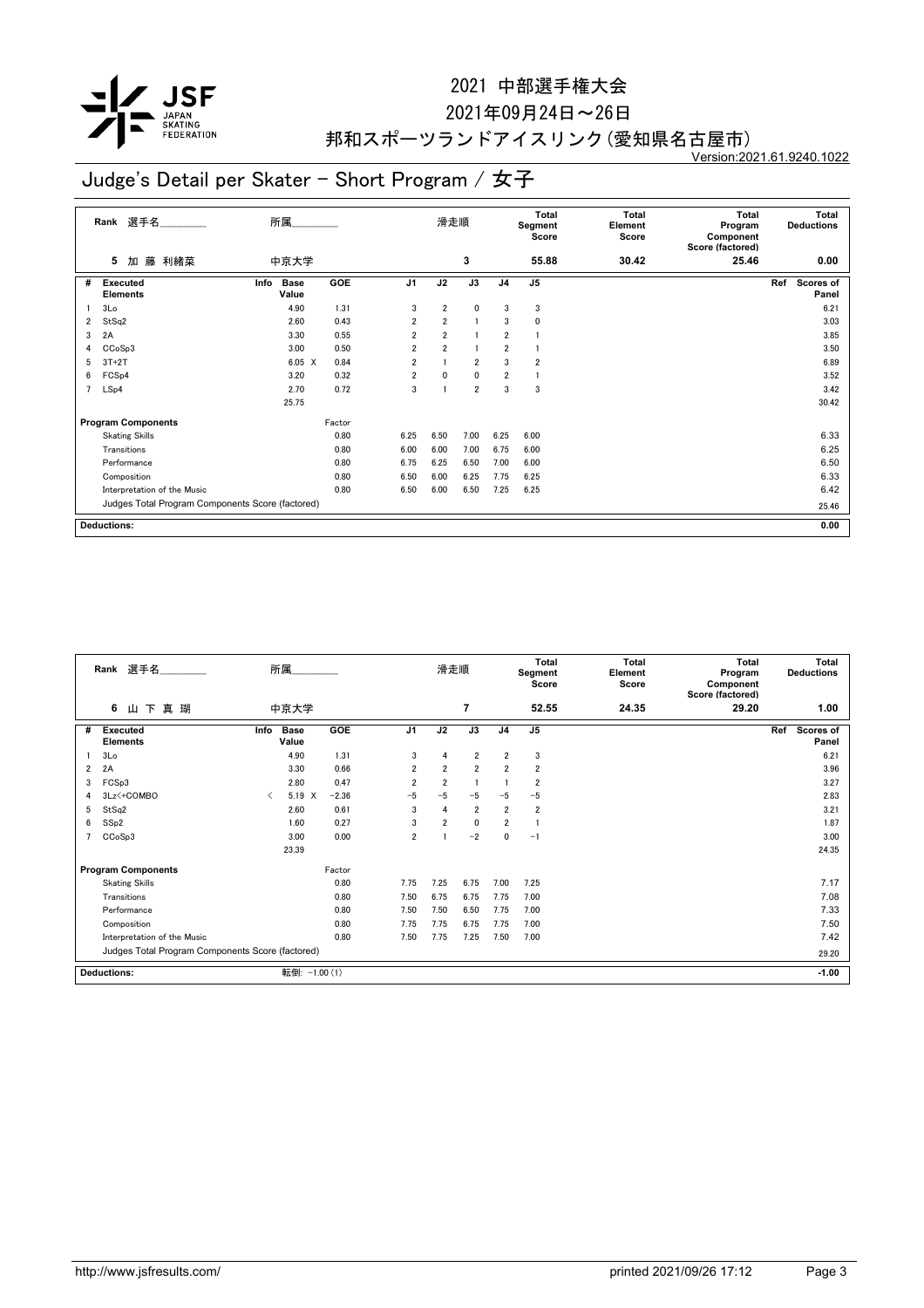

#### 2021年09月24日~26日

## 邦和スポーツランドアイスリンク(愛知県名古屋市)

Version:2021.61.9240.1022

|                | 選手名<br>Rank                                      |        | 所属                   |         |                | 滑走順            |                |                | Total<br>Segment<br>Score | <b>Total</b><br>Element<br>Score | <b>Total</b><br>Program<br>Component<br>Score (factored) | Total<br><b>Deductions</b>       |
|----------------|--------------------------------------------------|--------|----------------------|---------|----------------|----------------|----------------|----------------|---------------------------|----------------------------------|----------------------------------------------------------|----------------------------------|
|                | 横 井 ゆは菜<br>7                                     |        | 中京大学                 |         |                |                | 1              |                | 51.45                     | 24.05                            | 27.40                                                    | 0.00                             |
| #              | <b>Executed</b><br><b>Elements</b>               | Info   | <b>Base</b><br>Value | GOE     | J <sub>1</sub> | J2             | J3             | J <sub>4</sub> | J <sub>5</sub>            |                                  |                                                          | Ref<br><b>Scores of</b><br>Panel |
|                | 2A                                               |        | 3.30                 | 1.21    | 3              | $\overline{4}$ | $\overline{2}$ | 4              | 4                         |                                  |                                                          | 4.51                             |
| 2              | 3Fq                                              | a      | 5.30                 | $-2.65$ | $-5$           | $-5$           | $-5$           | $-3$           | $-5$                      |                                  |                                                          | 2.65                             |
| 3              | CCoSp4                                           |        | 3.50                 | 0.47    | $\overline{2}$ | $\overline{2}$ | -1             |                | -1                        |                                  |                                                          | 3.97                             |
| 4              | $1Lz*+3Tq$                                       | $\ast$ | 4.62 X               | $-2.10$ | $-5$           | -5             | $-5$           | $-5$           | $-5$                      |                                  |                                                          | 2.52                             |
| 5              | FCS <sub>p4</sub>                                |        | 3.20                 | 0.11    |                |                | $\mathbf{0}$   | $-1$           | 0                         |                                  |                                                          | 3.31                             |
| 6              | StSq3                                            |        | 3.30                 | 0.55    | 3              | $\overline{2}$ |                | $\overline{2}$ | 1                         |                                  |                                                          | 3.85                             |
| $\overline{7}$ | LSp4                                             |        | 2.70                 | 0.54    | $\overline{2}$ | 3              |                | $\overline{2}$ | $\overline{2}$            |                                  |                                                          | 3.24                             |
|                |                                                  |        | 25.92                |         |                |                |                |                |                           |                                  |                                                          | 24.05                            |
|                | <b>Program Components</b>                        |        |                      | Factor  |                |                |                |                |                           |                                  |                                                          |                                  |
|                | <b>Skating Skills</b>                            |        |                      | 0.80    | 7.25           | 6.75           | 7.25           | 6.25           | 7.00                      |                                  |                                                          | 7.00                             |
|                | Transitions                                      |        |                      | 0.80    | 7.00           | 6.50           | 6.75           | 6.00           | 6.25                      |                                  |                                                          | 6.50                             |
|                | Performance                                      |        |                      | 0.80    | 7.50           | 6.50           | 7.00           | 6.75           | 6.75                      |                                  |                                                          | 6.83                             |
|                | Composition                                      |        |                      | 0.80    | 7.25           | 7.00           | 6.50           | 6.50           | 6.75                      |                                  |                                                          | 6.75                             |
|                | Interpretation of the Music                      |        |                      | 0.80    | 7.50           | 6.75           | 7.50           | 7.00           | 7.00                      |                                  |                                                          | 7.17                             |
|                | Judges Total Program Components Score (factored) |        |                      |         |                |                |                |                |                           |                                  |                                                          | 27.40                            |
|                | <b>Deductions:</b>                               |        |                      |         |                |                |                |                |                           |                                  |                                                          | 0.00                             |

|                | Rank 選手名                                         |      | 所属                   |            |                | 滑走順            |                |                | <b>Total</b><br>Segment<br>Score | <b>Total</b><br>Element<br>Score | <b>Total</b><br>Program<br>Component<br>Score (factored) | <b>Total</b><br><b>Deductions</b> |
|----------------|--------------------------------------------------|------|----------------------|------------|----------------|----------------|----------------|----------------|----------------------------------|----------------------------------|----------------------------------------------------------|-----------------------------------|
|                | 8<br>浦松千<br>聖                                    |      | 中京大学                 |            |                |                | $\mathbf{2}$   |                | 50.45                            | 24.45                            | 27.00                                                    | 1.00                              |
| #              | <b>Executed</b><br>Elements                      | Info | <b>Base</b><br>Value | <b>GOE</b> | J <sub>1</sub> | J2             | J3             | J <sub>4</sub> | J <sub>5</sub>                   |                                  |                                                          | Scores of<br>Ref<br>Panel         |
|                | 3Lz!                                             |      | 5.90                 | $-2.95$    | $-5$           | $-5$           | $-5$           | $-5$           | $-5$                             |                                  |                                                          | 2.95                              |
| $\overline{2}$ | 2A                                               |      | 3.30                 | 0.66       | $\overline{2}$ | 3              | $\overline{2}$ | $\overline{2}$ | $\mathbf{1}$                     |                                  |                                                          | 3.96                              |
| 3              | FSSp3                                            |      | 2.60                 | 0.52       | 2              | $\overline{2}$ |                | $\overline{2}$ | 3                                |                                  |                                                          | 3.12                              |
| 4              | $3F+2T<<$                                        | <<   | $6.27 \t X$          | $-2.47$    | $-5$           | $-5$           | $-4$           | $-5$           | $-3$                             |                                  |                                                          | 3.80                              |
| 5              | CCoSp4                                           |      | 3.50                 | 0.58       | 2              | $\overline{2}$ |                | $\overline{2}$ |                                  |                                  |                                                          | 4.08                              |
| 6              | StSq2                                            |      | 2.60                 | 0.43       | $\overline{2}$ | 4              |                |                | $\overline{2}$                   |                                  |                                                          | 3.03                              |
| $\overline{7}$ | LSp4                                             |      | 2.70                 | 0.81       | 3              | 3              |                | 3              | 3                                |                                  |                                                          | 3.51                              |
|                |                                                  |      | 26.87                |            |                |                |                |                |                                  |                                  |                                                          | 24.45                             |
|                | <b>Program Components</b>                        |      |                      | Factor     |                |                |                |                |                                  |                                  |                                                          |                                   |
|                | <b>Skating Skills</b>                            |      |                      | 0.80       | 6.75           | 7.25           | 7.00           | 6.25           | 6.75                             |                                  |                                                          | 6.83                              |
|                | Transitions                                      |      |                      | 0.80       | 6.25           | 7.25           | 6.75           | 6.00           | 6.50                             |                                  |                                                          | 6.50                              |
|                | Performance                                      |      |                      | 0.80       | 6.75           | 6.75           | 6.50           | 6.50           | 6.75                             |                                  |                                                          | 6.67                              |
|                | Composition                                      |      |                      | 0.80       | 6.75           | 7.25           | 7.25           | 6.00           | 6.75                             |                                  |                                                          | 6.92                              |
|                | Interpretation of the Music                      |      |                      | 0.80       | 6.75           | 7.25           | 7.00           | 6.75           | 6.75                             |                                  |                                                          | 6.83                              |
|                | Judges Total Program Components Score (factored) |      |                      |            |                |                |                |                |                                  |                                  |                                                          | 27.00                             |
|                | <b>Deductions:</b>                               |      | 転倒: -1.00 (1)        |            |                |                |                |                |                                  |                                  |                                                          | $-1.00$                           |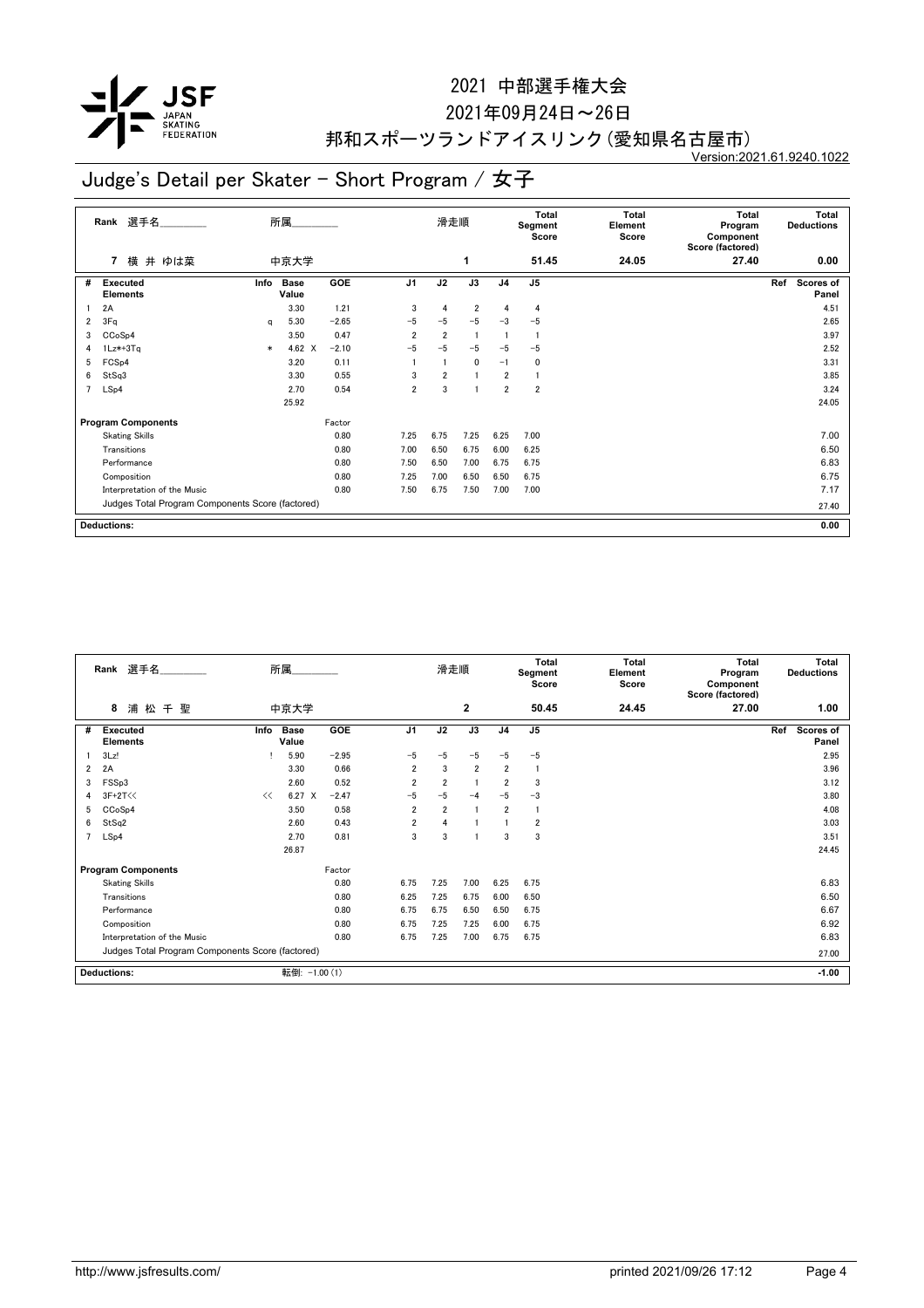

#### 2021年09月24日~26日

## 邦和スポーツランドアイスリンク(愛知県名古屋市)

Version:2021.61.9240.1022

|                | 選手名<br>Rank                                      |      | 所属                   |         |                | 滑走順            |                |                | <b>Total</b><br>Segment<br>Score | Total<br>Element<br>Score | <b>Total</b><br>Program<br>Component<br>Score (factored) |       | <b>Total</b><br><b>Deductions</b> |
|----------------|--------------------------------------------------|------|----------------------|---------|----------------|----------------|----------------|----------------|----------------------------------|---------------------------|----------------------------------------------------------|-------|-----------------------------------|
|                | 岡 さら沙<br>9<br>松                                  |      | 中京大学                 |         |                |                | 13             |                | 48.35                            | 25.95                     | 23.40                                                    |       | 1.00                              |
| #              | <b>Executed</b><br><b>Elements</b>               | Info | <b>Base</b><br>Value | GOE     | J <sub>1</sub> | J2             | J3             | J <sub>4</sub> | J <sub>5</sub>                   |                           |                                                          | Ref   | <b>Scores of</b><br>Panel         |
|                | $3T+2T$                                          |      | 5.50                 | 0.98    | $\overline{2}$ | $\overline{2}$ | $\overline{2}$ | 3              | 4                                |                           |                                                          |       | 6.48                              |
| $\overline{2}$ | 3S                                               |      | 4.30                 | 0.57    |                |                | $\mathbf{0}$   | $\overline{2}$ | $\overline{2}$                   |                           |                                                          |       | 4.87                              |
| 3              | FSSp4                                            |      | 3.00                 | 0.60    | $\overline{2}$ | $\overline{2}$ | $\overline{2}$ | $\overline{2}$ | 3                                |                           |                                                          |       | 3.60                              |
| 4              | CCoSp4                                           |      | 3.50                 | 0.82    | $\overline{2}$ | $\overline{2}$ |                | 3              | 3                                |                           |                                                          |       | 4.32                              |
| 5              | 2Aq                                              | a    | $3.63 \times$        | $-1.65$ | $-5$           | $-5$           | $-5$           | $-5$           | $-5$                             |                           |                                                          |       | 1.98                              |
| 6              | StSq2                                            |      | 2.60                 | $-0.78$ | $-4$           | $-1$           | $-3$           | $-2$           | $-4$                             |                           |                                                          |       | 1.82                              |
| $\overline{7}$ | LSp3                                             |      | 2.40                 | 0.48    | $\overline{2}$ | $\overline{2}$ | $\overline{2}$ | 3              | $\overline{2}$                   |                           |                                                          |       | 2.88                              |
|                |                                                  |      | 24.93                |         |                |                |                |                |                                  |                           |                                                          |       | 25.95                             |
|                | <b>Program Components</b>                        |      |                      | Factor  |                |                |                |                |                                  |                           |                                                          |       |                                   |
|                | <b>Skating Skills</b>                            |      |                      | 0.80    | 6.25           | 6.75           | 6.25           | 6.50           | 5.75                             |                           |                                                          |       | 6.33                              |
|                | Transitions                                      |      |                      | 0.80    | 5.50           | 6.00           | 5.50           | 6.25           | 4.75                             |                           |                                                          |       | 5.67                              |
|                | Performance                                      |      |                      | 0.80    | 5.75           | 6.25           | 6.00           | 5.75           | 5.00                             |                           |                                                          |       | 5.83                              |
|                | Composition                                      |      |                      | 0.80    | 5.75           | 6.50           | 5.50           | 6.00           | 5.00                             |                           |                                                          |       | 5.75                              |
|                | Interpretation of the Music                      |      |                      | 0.80    | 5.50           | 6.50           | 5.75           | 5.75           | 5.25                             |                           |                                                          |       | 5.67                              |
|                | Judges Total Program Components Score (factored) |      |                      |         |                |                |                |                |                                  |                           |                                                          | 23.40 |                                   |
|                | <b>Deductions:</b>                               |      | 転倒: -1.00 (1)        |         |                |                |                |                |                                  |                           |                                                          |       | $-1.00$                           |

|                | Rank 選手名                                         |        | 所属                   |            |                | 滑走順            |                |                | <b>Total</b><br>Segment<br>Score | <b>Total</b><br>Element<br>Score | <b>Total</b><br>Program<br>Component<br>Score (factored) | <b>Total</b><br><b>Deductions</b> |
|----------------|--------------------------------------------------|--------|----------------------|------------|----------------|----------------|----------------|----------------|----------------------------------|----------------------------------|----------------------------------------------------------|-----------------------------------|
|                | 10<br>渡辺真央                                       |        | 中京大学                 |            |                |                | 18             |                | 48.01                            | 24.47                            | 23.54                                                    | 0.00                              |
| #              | <b>Executed</b><br><b>Elements</b>               | Info   | <b>Base</b><br>Value | <b>GOE</b> | J <sub>1</sub> | J2             | J3             | J <sub>4</sub> | J <sub>5</sub>                   |                                  |                                                          | Scores of<br>Ref<br>Panel         |
|                | 2F<<                                             | $\ast$ | 0.00                 | 0.00       |                |                |                |                |                                  |                                  |                                                          | 0.00                              |
| $\overline{2}$ | 2A                                               |        | 3.30                 | 0.66       | $\overline{2}$ | $\overline{2}$ | $\overline{2}$ | $\overline{2}$ | $\overline{2}$                   |                                  |                                                          | 3.96                              |
| 3              | CC <sub>o</sub> S <sub>p4</sub>                  |        | 3.50                 | 0.70       | $\overline{2}$ | $\overline{2}$ | $\overline{2}$ | $\overline{2}$ | $\overline{2}$                   |                                  |                                                          | 4.20                              |
| 4              | $3T+2T$                                          |        | $6.05 \quad X$       | 0.14       | 0              |                | $\mathbf{1}$   | $\mathbf{0}$   | 0                                |                                  |                                                          | 6.19                              |
| 5              | StSq3                                            |        | 3.30                 | 0.33       |                | $\overline{2}$ |                |                | 0                                |                                  |                                                          | 3.63                              |
| 6              | FCS <sub>p4</sub>                                |        | 3.20                 | 0.32       |                | $\overline{2}$ |                |                | 0                                |                                  |                                                          | 3.52                              |
| $\overline{7}$ | LSp4                                             |        | 2.70                 | 0.27       | $\overline{2}$ | $\overline{2}$ |                | $\mathbf{0}$   | $\mathbf 0$                      |                                  |                                                          | 2.97                              |
|                |                                                  |        | 22.05                |            |                |                |                |                |                                  |                                  |                                                          | 24.47                             |
|                | <b>Program Components</b>                        |        |                      | Factor     |                |                |                |                |                                  |                                  |                                                          |                                   |
|                | <b>Skating Skills</b>                            |        |                      | 0.80       | 6.00           | 6.25           | 5.50           | 6.25           | 6.25                             |                                  |                                                          | 6.17                              |
|                | Transitions                                      |        |                      | 0.80       | 5.50           | 6.00           | 5.75           | 5.75           | 5.75                             |                                  |                                                          | 5.75                              |
|                | Performance                                      |        |                      | 0.80       | 6.00           | 6.50           | 5.50           | 5.00           | 5.75                             |                                  |                                                          | 5.75                              |
|                | Composition                                      |        |                      | 0.80       | 6.25           | 6.75           | 5.75           | 5.50           | 5.75                             |                                  |                                                          | 5.92                              |
|                | Interpretation of the Music                      |        |                      | 0.80       | 6.00           | 6.75           | 6.00           | 5.00           | 5.50                             |                                  |                                                          | 5.83                              |
|                | Judges Total Program Components Score (factored) |        |                      |            |                |                |                |                |                                  |                                  |                                                          | 23.54                             |
|                | <b>Deductions:</b>                               |        |                      |            |                |                |                |                |                                  |                                  |                                                          | 0.00                              |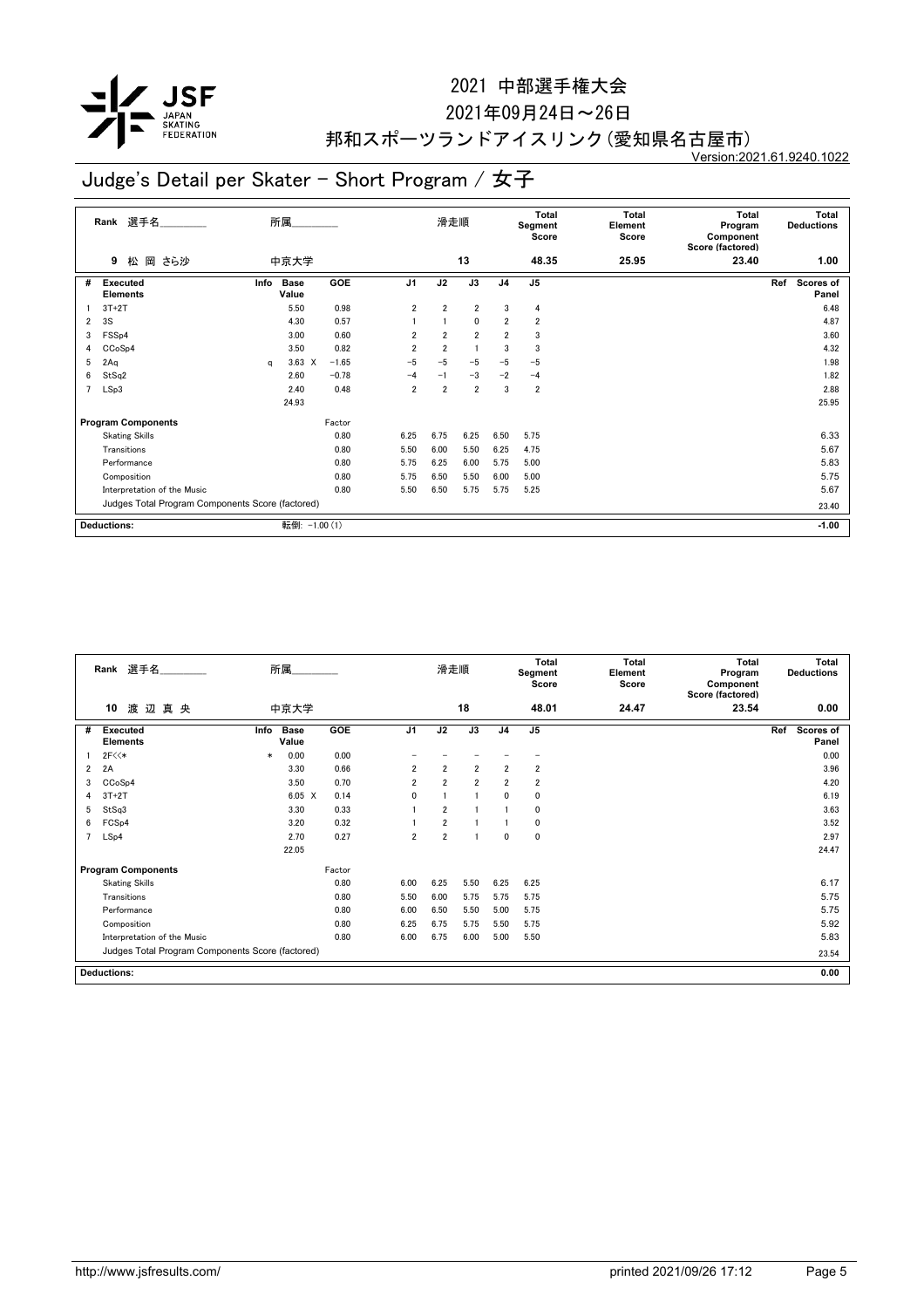

#### 2021年09月24日~26日

## 邦和スポーツランドアイスリンク(愛知県名古屋市)

Version:2021.61.9240.1022

|                | 選手名<br>Rank                                      | 所属                           |         |                | 滑走順            |              |                | <b>Total</b><br>Segment<br>Score | Total<br>Element<br>Score | <b>Total</b><br>Program<br>Component<br>Score (factored) | <b>Total</b><br><b>Deductions</b> |
|----------------|--------------------------------------------------|------------------------------|---------|----------------|----------------|--------------|----------------|----------------------------------|---------------------------|----------------------------------------------------------|-----------------------------------|
|                | 鬼<br>頭 まりあ<br>11                                 | 中京大学                         |         |                |                | 17           |                | 45.50                            | 23.90                     | 22.60                                                    | 1.00                              |
| #              | <b>Executed</b><br><b>Elements</b>               | <b>Base</b><br>Info<br>Value | GOE     | J <sub>1</sub> | J2             | J3           | J <sub>4</sub> | J <sub>5</sub>                   |                           |                                                          | Ref<br><b>Scores of</b><br>Panel  |
|                | $3T+2T$                                          | 5.50                         | 0.42    |                | $\overline{2}$ |              | 0              | -1                               |                           |                                                          | 5.92                              |
| $\overline{2}$ | 3S                                               | 4.30                         | $-2.15$ | $-5$           | -5             | $-5$         | $-5$           | $-5$                             |                           |                                                          | 2.15                              |
| 3              | CCoSp4                                           | 3.50                         | 0.35    | $\overline{2}$ |                | $\mathbf{0}$ | $\overline{2}$ | 0                                |                           |                                                          | 3.85                              |
| 4              | FCS <sub>p2</sub>                                | 2.30                         | $-0.15$ | $-1$           |                | $-1$         | $\mathbf{0}$   | $-1$                             |                           |                                                          | 2.15                              |
| 5              | StSq2                                            | 2.60                         | 0.35    | $\overline{2}$ |                |              | $\overline{2}$ |                                  |                           |                                                          | 2.95                              |
| 6              | 2A                                               | $3.63 \times$                | 0.33    | $\overline{2}$ |                |              |                |                                  |                           |                                                          | 3.96                              |
| $\overline{7}$ | SSp4                                             | 2.50                         | 0.42    | $\overline{2}$ | $\overline{2}$ | 0            | $\overline{2}$ |                                  |                           |                                                          | 2.92                              |
|                |                                                  | 24.33                        |         |                |                |              |                |                                  |                           |                                                          | 23.90                             |
|                | <b>Program Components</b>                        |                              | Factor  |                |                |              |                |                                  |                           |                                                          |                                   |
|                | <b>Skating Skills</b>                            |                              | 0.80    | 6.25           | 5.75           | 6.00         | 6.00           | 6.00                             |                           |                                                          | 6.00                              |
|                | Transitions                                      |                              | 0.80    | 6.00           | 5.50           | 5.00         | 6.00           | 5.25                             |                           |                                                          | 5.58                              |
|                | Performance                                      |                              | 0.80    | 6.00           | 5.50           | 5.50         | 5.00           | 5.50                             |                           |                                                          | 5.50                              |
|                | Composition                                      |                              | 0.80    | 6.25           | 5.75           | 5.00         | 5.25           | 5.50                             |                           |                                                          | 5.50                              |
|                | Interpretation of the Music                      |                              | 0.80    | 6.25           | 5.75           | 5.75         | 5.00           | 5.50                             |                           |                                                          | 5.67                              |
|                | Judges Total Program Components Score (factored) |                              |         |                |                |              |                |                                  |                           |                                                          | 22.60                             |
|                | <b>Deductions:</b>                               | 転倒: -1.00 (1)                |         |                |                |              |                |                                  |                           |                                                          | $-1.00$                           |

|   | Rank 選手名                                         |                                          | 所属                   |            |                | 滑走順          |                |                | <b>Total</b><br>Segment<br>Score | Total<br>Element<br>Score | <b>Total</b><br>Program<br>Component<br>Score (factored) | <b>Total</b><br><b>Deductions</b> |
|---|--------------------------------------------------|------------------------------------------|----------------------|------------|----------------|--------------|----------------|----------------|----------------------------------|---------------------------|----------------------------------------------------------|-----------------------------------|
|   | 酒井祐香<br>12                                       |                                          | 中京大学                 |            |                |              | 8              |                | 44.83                            | 22.55                     | 22.28                                                    | 0.00                              |
| # | <b>Executed</b><br><b>Elements</b>               | Info                                     | <b>Base</b><br>Value | <b>GOE</b> | J <sub>1</sub> | J2           | J3             | J <sub>4</sub> | J <sub>5</sub>                   |                           |                                                          | Scores of<br>Ref<br>Panel         |
|   | $3T+3T<$                                         | $\overline{\left\langle \right\rangle }$ | 7.56                 | $-0.84$    | $-2$           | $-2$         | $-3$           | $-2$           | $-2$                             |                           |                                                          | 6.72                              |
| 2 | 2A                                               |                                          | 3.30                 | 0.33       |                |              | $\blacksquare$ | $\overline{2}$ | -1                               |                           |                                                          | 3.63                              |
| 3 | FSS <sub>p4</sub>                                |                                          | 3.00                 | 0.00       | 0              | 0            | 0              | $-1$           | 0                                |                           |                                                          | 3.00                              |
| 4 | $2Lz*$                                           | $\ast$                                   | 0.00 X               | 0.00       |                |              |                |                |                                  |                           |                                                          | 0.00                              |
| 5 | StSq2                                            |                                          | 2.60                 | 0.17       | $\overline{2}$ | $-1$         |                | $\mathbf{0}$   |                                  |                           |                                                          | 2.77                              |
| 6 | LSp4                                             |                                          | 2.70                 | 0.00       |                | $\mathbf{0}$ | $\mathbf{0}$   | $-1$           | 0                                |                           |                                                          | 2.70                              |
|   | CCoSp4                                           |                                          | 3.50                 | 0.23       | 2              | 0            | 0              |                | -1                               |                           |                                                          | 3.73                              |
|   |                                                  |                                          | 22.66                |            |                |              |                |                |                                  |                           |                                                          | 22.55                             |
|   | <b>Program Components</b>                        |                                          |                      | Factor     |                |              |                |                |                                  |                           |                                                          |                                   |
|   | <b>Skating Skills</b>                            |                                          |                      | 0.80       | 6.00           | 5.25         | 6.00           | 6.00           | 5.50                             |                           |                                                          | 5.83                              |
|   | Transitions                                      |                                          |                      | 0.80       | 5.75           | 4.75         | 6.00           | 5.25           | 5.25                             |                           |                                                          | 5.42                              |
|   | Performance                                      |                                          |                      | 0.80       | 5.75           | 4.50         | 5.75           | 5.00           | 5.50                             |                           |                                                          | 5.42                              |
|   | Composition                                      |                                          |                      | 0.80       | 6.00           | 5.25         | 6.25           | 5.00           | 5.75                             |                           |                                                          | 5.67                              |
|   | Interpretation of the Music                      |                                          |                      | 0.80       | 5.75           | 4.75         | 5.75           | 5.00           | 5.75                             |                           |                                                          | 5.50                              |
|   | Judges Total Program Components Score (factored) |                                          |                      |            |                |              |                |                |                                  |                           |                                                          | 22.28                             |
|   | <b>Deductions:</b>                               |                                          |                      |            |                |              |                |                |                                  |                           |                                                          | 0.00                              |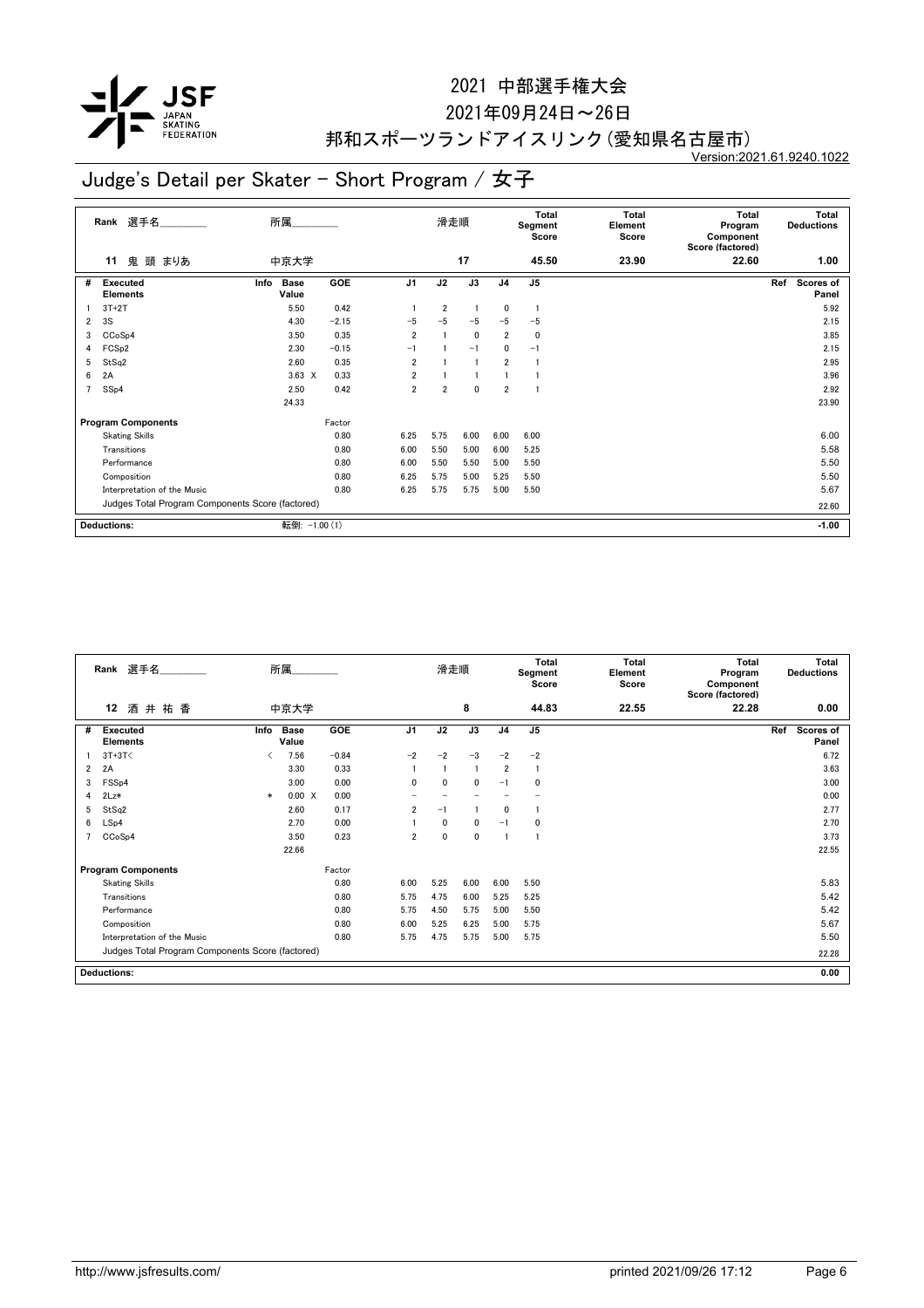

#### 2021年09月24日~26日

## 邦和スポーツランドアイスリンク(愛知県名古屋市)

Version:2021.61.9240.1022

|                | 選手名<br>Rank                                      | 所属                           |         | 滑走順            |              | Total<br>Segment<br>Score |                | Total<br>Element<br>Score | <b>Total</b><br>Program<br>Component<br>Score (factored) | Total<br><b>Deductions</b> |                                  |  |
|----------------|--------------------------------------------------|------------------------------|---------|----------------|--------------|---------------------------|----------------|---------------------------|----------------------------------------------------------|----------------------------|----------------------------------|--|
|                | 澤<br>茉由<br>13<br>金                               | 中京大学                         |         |                |              | 14                        |                | 43.92                     | 23.18                                                    | 20.74                      | 0.00                             |  |
| #              | <b>Executed</b><br><b>Elements</b>               | <b>Base</b><br>Info<br>Value | GOE     | J <sub>1</sub> | J2           | J3                        | J <sub>4</sub> | J <sub>5</sub>            |                                                          |                            | Ref<br><b>Scores of</b><br>Panel |  |
|                | $3T+2T$                                          | 5.50                         | 0.14    | $-1$           | $\mathbf{0}$ | $\mathbf{0}$              |                | 1                         |                                                          |                            | 5.64                             |  |
| 2              | 3S                                               | 4.30                         | 0.57    |                |              | $\mathbf{0}$              | $\overline{2}$ | $\overline{2}$            |                                                          |                            | 4.87                             |  |
| 3              | CCoSp3V                                          | 2.25                         | 0.23    |                |              | $-1$                      |                |                           |                                                          |                            | 2.48                             |  |
| 4              | FSSp3                                            | 2.60                         | 0.17    |                |              | $\mathbf 0$               |                | 0                         |                                                          |                            | 2.77                             |  |
| 5              | 2A                                               | $3.63 \times$                | $-1.21$ | $-4$           | -4           | $-4$                      | $-3$           | $-3$                      |                                                          |                            | 2.42                             |  |
| 6              | StSq2                                            | 2.60                         | 0.00    | $-1$           | $\mathbf{0}$ | $\mathbf{0}$              | $\mathbf{0}$   | 0                         |                                                          |                            | 2.60                             |  |
| $\overline{7}$ | LSp3                                             | 2.40                         | 0.00    |                | $\mathbf{0}$ | 0                         | $-1$           | 0                         |                                                          |                            | 2.40                             |  |
|                |                                                  | 23.28                        |         |                |              |                           |                |                           |                                                          |                            | 23.18                            |  |
|                | <b>Program Components</b>                        |                              | Factor  |                |              |                           |                |                           |                                                          |                            |                                  |  |
|                | <b>Skating Skills</b>                            |                              | 0.80    | 5.25           | 6.00         | 5.75                      | 5.25           | 5.25                      |                                                          |                            | 5.42                             |  |
|                | Transitions                                      |                              | 0.80    | 4.75           | 5.50         | 5.25                      | 4.50           | 4.75                      |                                                          |                            | 4.92                             |  |
|                | Performance                                      |                              | 0.80    | 5.00           | 5.50         | 5.50                      | 5.00           | 4.75                      |                                                          |                            | 5.17                             |  |
|                | Composition                                      |                              | 0.80    | 5.25           | 5.75         | 5.25                      | 5.50           | 4.50                      |                                                          |                            | 5.33                             |  |
|                | Interpretation of the Music                      |                              | 0.80    | 5.00           | 5.75         | 5.75                      | 4.50           | 4.50                      |                                                          |                            | 5.08                             |  |
|                | Judges Total Program Components Score (factored) |                              |         |                |              |                           |                |                           |                                                          |                            | 20.74                            |  |
|                | <b>Deductions:</b><br>0.00                       |                              |         |                |              |                           |                |                           |                                                          |                            |                                  |  |

|   | Rank 選手名<br>所属                                   |           |                      |            |                | 滑走順          |              | <b>Total</b><br>Segment<br>Score |                | Total<br>Element<br>Score | <b>Total</b><br>Program<br>Component<br>Score (factored) |       | <b>Total</b><br><b>Deductions</b> |
|---|--------------------------------------------------|-----------|----------------------|------------|----------------|--------------|--------------|----------------------------------|----------------|---------------------------|----------------------------------------------------------|-------|-----------------------------------|
|   | 14<br>永<br>田 絵美莉                                 |           | 中京大学                 |            |                |              | 10           |                                  | 43.86          | 23.20                     | 21.66                                                    |       | 1.00                              |
| # | Executed<br><b>Elements</b>                      | Info      | <b>Base</b><br>Value | <b>GOE</b> | J <sub>1</sub> | J2           | J3           | J <sub>4</sub>                   | J5             |                           |                                                          | Ref   | Scores of<br>Panel                |
|   | $3F+2T$                                          |           | 6.60                 | 0.71       |                | $\mathbf{0}$ |              | $\overline{2}$                   | 3              |                           |                                                          |       | 7.31                              |
| 2 | 2A                                               |           | 3.30                 | 0.44       |                |              | 0            | $\overline{2}$                   | $\overline{2}$ |                           |                                                          |       | 3.74                              |
| 3 | LSp2                                             |           | 1.90                 | 0.00       | $\Omega$       | 0            | $\mathbf{0}$ | $\mathbf{0}$                     | $-1$           |                           |                                                          |       | 1.90                              |
| 4 | 3S<                                              | $\langle$ | 3.78 X               | $-1.72$    | $-5$           | $-5$         | $-5$         | $-5$                             | $-5$           |                           |                                                          |       | 2.06                              |
| 5 | FSSp3                                            |           | 2.60                 | 0.00       | 0              | $\mathbf{0}$ | $-1$         |                                  | 0              |                           |                                                          |       | 2.60                              |
| 6 | StSq2                                            |           | 2.60                 | 0.09       |                | $\mathbf{0}$ | $\mathbf{0}$ |                                  | 0              |                           |                                                          |       | 2.69                              |
|   | CCoSp3                                           |           | 3.00                 | $-0.10$    |                | 0            | $-1$         | $-1$                             | 0              |                           |                                                          |       | 2.90                              |
|   |                                                  |           | 23.78                |            |                |              |              |                                  |                |                           |                                                          |       | 23.20                             |
|   | <b>Program Components</b>                        |           |                      | Factor     |                |              |              |                                  |                |                           |                                                          |       |                                   |
|   | <b>Skating Skills</b>                            |           |                      | 0.80       | 5.50           | 5.75         | 6.00         | 5.50                             | 5.25           |                           |                                                          |       | 5.58                              |
|   | Transitions                                      |           |                      | 0.80       | 5.25           | 5.50         | 5.50         | 5.25                             | 5.00           |                           |                                                          |       | 5.33                              |
|   | Performance                                      |           |                      | 0.80       | 5.50           | 5.25         | 5.75         | 5.50                             | 5.25           |                           |                                                          |       | 5.42                              |
|   | Composition                                      |           |                      | 0.80       | 5.50           | 5.25         | 5.50         | 6.00                             | 5.25           |                           |                                                          |       | 5.42                              |
|   | Interpretation of the Music                      |           |                      | 0.80       | 5.25           | 5.50         | 5.50         | 5.25                             | 5.00           |                           |                                                          |       | 5.33                              |
|   | Judges Total Program Components Score (factored) |           |                      |            |                |              |              |                                  |                |                           |                                                          | 21.66 |                                   |
|   | <b>Deductions:</b>                               |           | 転倒: -1.00 (1)        |            |                |              |              |                                  |                |                           |                                                          |       | $-1.00$                           |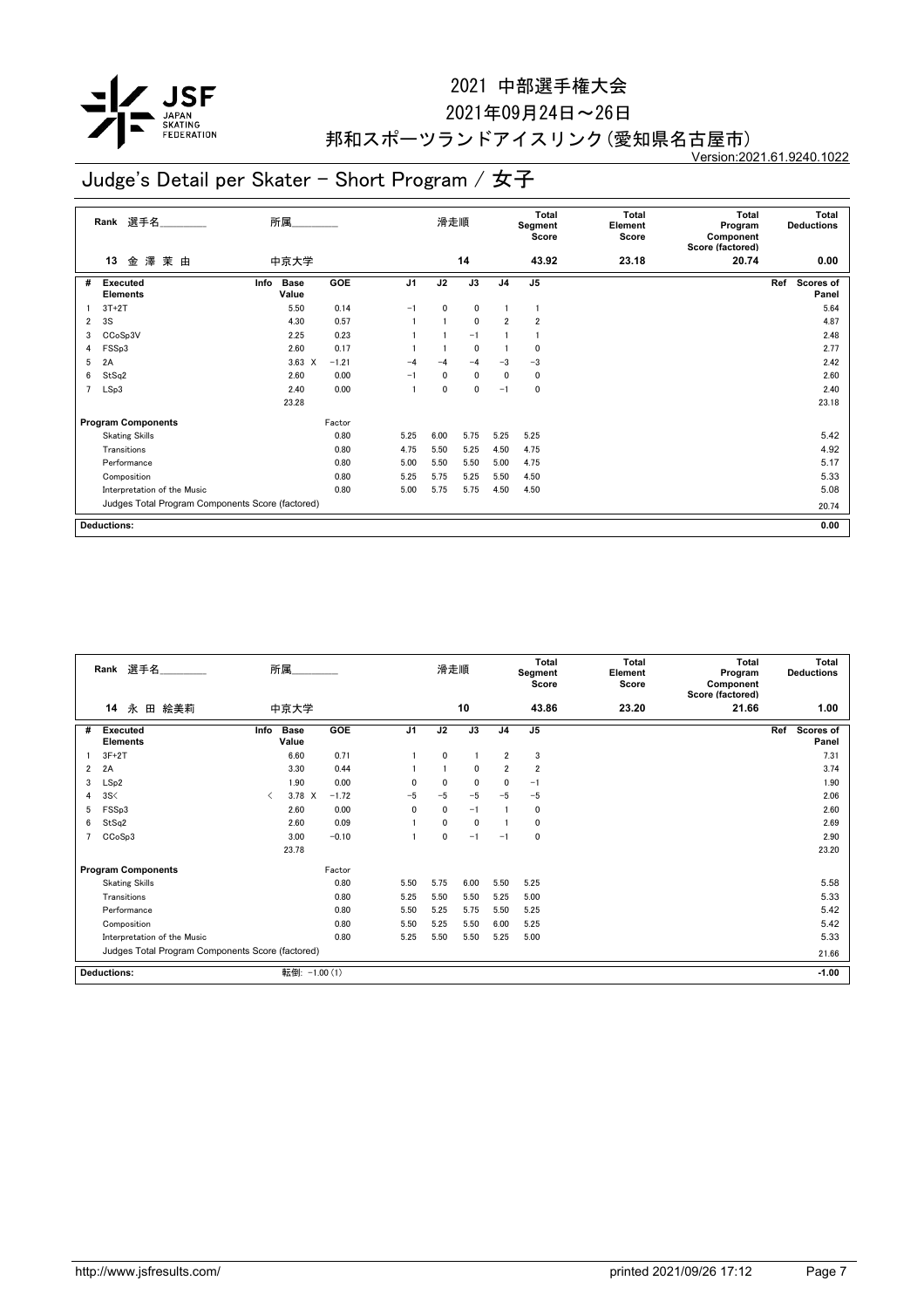

#### 2021年09月24日~26日

## 邦和スポーツランドアイスリンク(愛知県名古屋市)

Version:2021.61.9240.1022

|                | 選手名<br>Rank                                      | 所属                           |                        | 滑走順            |              | Total<br>Segment<br>Score |                | Total<br>Element<br>Score | <b>Total</b><br>Program<br>Component<br>Score (factored) | Total<br><b>Deductions</b> |                                  |  |
|----------------|--------------------------------------------------|------------------------------|------------------------|----------------|--------------|---------------------------|----------------|---------------------------|----------------------------------------------------------|----------------------------|----------------------------------|--|
|                | 渡邉朱音<br>15                                       |                              | 椙山女学園大学                |                |              | 16                        |                | 43.61                     | 21.59                                                    | 22.02                      | 0.00                             |  |
| #              | <b>Executed</b><br><b>Elements</b>               | <b>Base</b><br>Info<br>Value | GOE                    | J <sub>1</sub> | J2           | J3                        | J <sub>4</sub> | J <sub>5</sub>            |                                                          |                            | Ref<br><b>Scores of</b><br>Panel |  |
|                | $1F*$                                            | 0.00<br>$\ast$               | 0.00                   |                |              |                           |                |                           |                                                          |                            | 0.00                             |  |
| 2              | FSSp4                                            | 3.00                         | 0.10                   | 0              |              | $\mathbf{0}$              |                | 0                         |                                                          |                            | 3.10                             |  |
| 3              | 2A                                               | 3.30                         | 0.11                   |                |              | $\mathbf{0}$              | $\Omega$       | $\mathbf{0}$              |                                                          |                            | 3.41                             |  |
| 4              | CSp3                                             | 2.30                         | 0.23                   |                |              |                           |                | 3                         |                                                          |                            | 2.53                             |  |
| 5              | $3T+2T$                                          |                              | 0.00<br>$6.05 \quad X$ | $\Omega$       |              | $-3$                      | $\mathbf{0}$   | 0                         |                                                          |                            | 6.05                             |  |
| 6              | StSq2                                            | 2.60                         | 0.17                   |                |              | $\mathbf{0}$              | $\mathbf{0}$   | 1                         |                                                          |                            | 2.77                             |  |
| $\overline{ }$ | CCoSp4                                           | 3.50                         | 0.23                   | $\overline{2}$ | $\mathbf{0}$ | 0                         | -1             |                           |                                                          |                            | 3.73                             |  |
|                |                                                  | 20.75                        |                        |                |              |                           |                |                           |                                                          |                            | 21.59                            |  |
|                | <b>Program Components</b>                        |                              | Factor                 |                |              |                           |                |                           |                                                          |                            |                                  |  |
|                | <b>Skating Skills</b>                            |                              | 0.80                   | 5.75           | 5.75         | 5.75                      | 5.75           | 5.50                      |                                                          |                            | 5.75                             |  |
|                | Transitions                                      |                              | 0.80                   | 5.25           | 5.75         | 5.25                      | 5.75           | 5.00                      |                                                          |                            | 5.42                             |  |
|                | Performance                                      |                              | 0.80                   | 5.50           | 5.50         | 5.75                      | 5.50           | 5.50                      |                                                          |                            | 5.50                             |  |
|                | Composition                                      |                              | 0.80                   | 5.75           | 5.75         | 5.00                      | 5.25           | 5.25                      |                                                          |                            | 5.42                             |  |
|                | Interpretation of the Music                      |                              | 0.80                   | 5.50           | 5.75         | 5.50                      | 5.00           | 5.25                      |                                                          |                            | 5.42                             |  |
|                | Judges Total Program Components Score (factored) |                              |                        |                |              |                           |                |                           |                                                          | 22.02                      |                                  |  |
|                | 0.00<br><b>Deductions:</b>                       |                              |                        |                |              |                           |                |                           |                                                          |                            |                                  |  |

|                                                  | Rank 選手名                    |      | 所属                   |            |                | 滑走順            |              |                | <b>Total</b><br>Segment<br>Score | <b>Total</b><br>Element<br>Score | <b>Total</b><br>Program<br>Component<br>Score (factored) | <b>Total</b><br><b>Deductions</b> |
|--------------------------------------------------|-----------------------------|------|----------------------|------------|----------------|----------------|--------------|----------------|----------------------------------|----------------------------------|----------------------------------------------------------|-----------------------------------|
|                                                  | 16<br>森<br>千夏               |      |                      | 邦和みなとスケート部 |                |                | 4            |                | 42.90                            | 20.88                            | 23.02                                                    | 1.00                              |
| #                                                | <b>Executed</b><br>Elements | Info | <b>Base</b><br>Value | <b>GOE</b> | J <sub>1</sub> | J2             | J3           | J <sub>4</sub> | J5                               |                                  |                                                          | Scores of<br>Ref<br>Panel         |
|                                                  | 3Sq                         | q    | 4.30                 | $-2.15$    | $-5$           | $-5$           | $-5$         | $-5$           | $-5$                             |                                  |                                                          | 2.15                              |
| 2                                                | $3T<+2T$                    |      | 4.66                 | $-0.78$    | $-2$           | $-2$           | $-3$         | $-3$           | $-2$                             |                                  |                                                          | 3.88                              |
| 3                                                | FCS <sub>p3</sub>           |      | 2.80                 | 0.00       | 0              | $\mathbf{0}$   | $\mathbf{0}$ | $\mathbf{0}$   | $\mathbf{1}$                     |                                  |                                                          | 2.80                              |
| 4                                                | StSq2                       |      | 2.60                 | 0.09       | 0              | $\overline{2}$ |              | $\mathbf{0}$   | 0                                |                                  |                                                          | 2.69                              |
| 5                                                | 2A                          |      | $3.63 \times$        | 0.00       | 0              |                | 0            | $\mathbf{0}$   | 0                                |                                  |                                                          | 3.63                              |
| 6                                                | LSp1                        |      | 1.50                 | 0.15       | $\overline{2}$ |                |              | $\mathbf{0}$   |                                  |                                  |                                                          | 1.65                              |
|                                                  | CCoSp4                      |      | 3.50                 | 0.58       | $\overline{2}$ | $\overline{2}$ |              |                | $\overline{2}$                   |                                  |                                                          | 4.08                              |
|                                                  |                             |      | 22.99                |            |                |                |              |                |                                  |                                  |                                                          | 20.88                             |
|                                                  | <b>Program Components</b>   |      |                      | Factor     |                |                |              |                |                                  |                                  |                                                          |                                   |
|                                                  | <b>Skating Skills</b>       |      |                      | 0.80       | 5.25           | 6.75           | 6.50         | 5.75           | 5.50                             |                                  |                                                          | 5.92                              |
|                                                  | Transitions                 |      |                      | 0.80       | 5.00           | 6.50           | 6.25         | 5.75           | 5.00                             |                                  |                                                          | 5.67                              |
|                                                  | Performance                 |      |                      | 0.80       | 5.25           | 6.75           | 6.25         | 5.50           | 5.25                             |                                  |                                                          | 5.67                              |
|                                                  | Composition                 |      |                      | 0.80       | 5.50           | 7.00           | 6.00         | 5.25           | 5.50                             |                                  |                                                          | 5.67                              |
|                                                  | Interpretation of the Music |      |                      | 0.80       | 5.25           | 7.00           | 6.50         | 5.50           | 5.50                             |                                  |                                                          | 5.83                              |
| Judges Total Program Components Score (factored) |                             |      |                      |            |                |                |              |                |                                  |                                  |                                                          | 23.02                             |
|                                                  | <b>Deductions:</b>          |      | 転倒: -1.00 (1)        |            |                |                |              |                |                                  |                                  |                                                          | $-1.00$                           |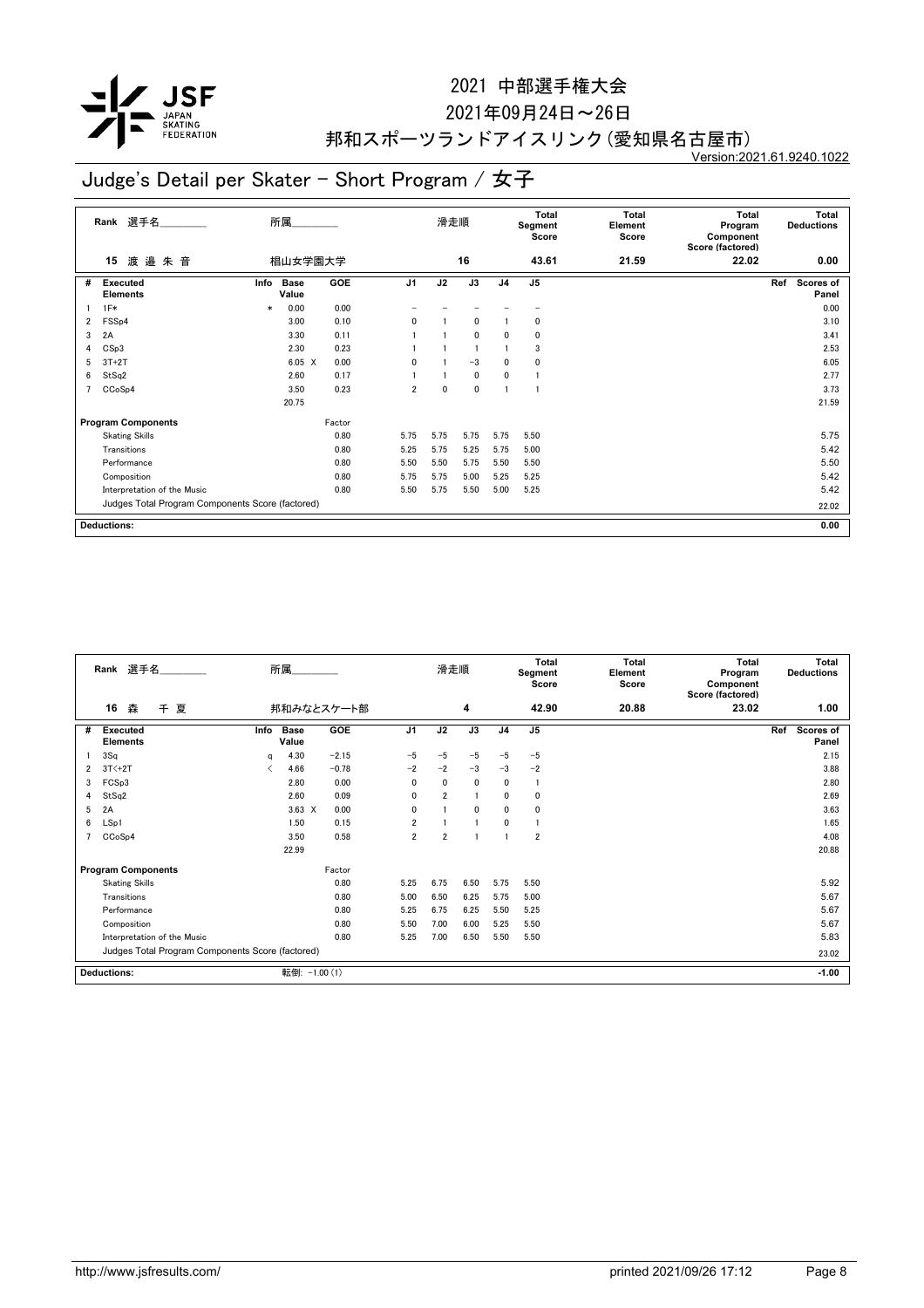

#### 2021年09月24日~26日

## 邦和スポーツランドアイスリンク(愛知県名古屋市)

Version:2021.61.9240.1022

| 選手名<br>Rank                                      |                                    |        | 所属                   |         |                | 滑走順            |      |                | <b>Total</b><br>Segment<br>Score | Total<br>Element<br>Score | <b>Total</b><br>Program<br>Component<br>Score (factored) | <b>Total</b><br><b>Deductions</b> |  |
|--------------------------------------------------|------------------------------------|--------|----------------------|---------|----------------|----------------|------|----------------|----------------------------------|---------------------------|----------------------------------------------------------|-----------------------------------|--|
|                                                  | 今原実丘<br>17                         |        | 中京大学                 |         |                |                | 6    |                | 41.59                            | 19.13                     | 23.46                                                    | 1.00                              |  |
| #                                                | <b>Executed</b><br><b>Elements</b> | Info   | <b>Base</b><br>Value | GOE     | J <sub>1</sub> | J2             | J3   | J <sub>4</sub> | J <sub>5</sub>                   |                           |                                                          | Ref<br><b>Scores of</b><br>Panel  |  |
|                                                  | $3T+2T$                            |        | 5.50                 | $-0.70$ | $-2$           | $\mathbf{0}$   | $-2$ | $-2$           | $-1$                             |                           |                                                          | 4.80                              |  |
| $\overline{2}$                                   | 2A                                 |        | 3.30                 | 0.33    | $\overline{2}$ | $\mathbf 0$    |      |                | 1                                |                           |                                                          | 3.63                              |  |
| 3                                                | FSSp3                              |        | 2.60                 | 0.26    |                |                |      |                | 0                                |                           |                                                          | 2.86                              |  |
| 4                                                | CCoSp2                             |        | 2.50                 | $-0.33$ | $-1$           | $-1$           | $-3$ | $-1$           | $-2$                             |                           |                                                          | 2.17                              |  |
| 5                                                | $2S*$                              | $\ast$ | 0.00 X               | 0.00    |                |                |      |                |                                  |                           |                                                          | 0.00                              |  |
| 6                                                | StSq2                              |        | 2.60                 | 0.35    |                | $\overline{2}$ |      | $\overline{2}$ | 0                                |                           |                                                          | 2.95                              |  |
| $\overline{7}$                                   | LSp3                               |        | 2.40                 | 0.32    |                | $\overline{2}$ |      | 3              | 1                                |                           |                                                          | 2.72                              |  |
|                                                  |                                    |        | 18.90                |         |                |                |      |                |                                  |                           |                                                          | 19.13                             |  |
|                                                  | <b>Program Components</b>          |        |                      | Factor  |                |                |      |                |                                  |                           |                                                          |                                   |  |
|                                                  | <b>Skating Skills</b>              |        |                      | 0.80    | 6.00           | 6.00           | 6.25 | 6.75           | 5.50                             |                           |                                                          | 6.08                              |  |
|                                                  | Transitions                        |        |                      | 0.80    | 5.50           | 5.50           | 5.75 | 6.00           | 5.00                             |                           |                                                          | 5.58                              |  |
|                                                  | Performance                        |        |                      | 0.80    | 5.75           | 6.00           | 6.00 | 6.75           | 5.50                             |                           |                                                          | 5.92                              |  |
|                                                  | Composition                        |        |                      | 0.80    | 6.00           | 6.00           | 5.75 | 6.50           | 5.50                             |                           |                                                          | 5.92                              |  |
|                                                  | Interpretation of the Music        |        |                      | 0.80    | 5.75           | 5.75           | 5.75 | 6.50           | 6.00                             |                           |                                                          | 5.83                              |  |
| Judges Total Program Components Score (factored) |                                    |        |                      |         |                |                |      |                |                                  |                           |                                                          | 23.46                             |  |
|                                                  | <b>Deductions:</b>                 |        | 転倒: -1.00 (1)        |         |                |                |      |                |                                  |                           |                                                          | $-1.00$                           |  |

| Rank 選手名 |                                                  |      | 所属                   |            |                | 滑走順            |      | <b>Total</b><br>Segment<br>Score |                | <b>Total</b><br>Element<br>Score | <b>Total</b><br>Program<br>Component<br>Score (factored) |     | <b>Total</b><br><b>Deductions</b> |
|----------|--------------------------------------------------|------|----------------------|------------|----------------|----------------|------|----------------------------------|----------------|----------------------------------|----------------------------------------------------------|-----|-----------------------------------|
|          | 18<br>伊<br>藤<br>有里                               |      | ポラリス中部FSC            |            |                |                | 12   |                                  | 36.83          | 18.49                            | 20.34                                                    |     | 2.00                              |
| #        | <b>Executed</b><br><b>Elements</b>               | Info | <b>Base</b><br>Value | <b>GOE</b> | J <sub>1</sub> | J2             | J3   | J <sub>4</sub>                   | J <sub>5</sub> |                                  |                                                          | Ref | Scores of<br>Panel                |
|          | 3T                                               |      | 4.20                 | $-2.10$    | $-5$           | $-5$           | $-5$ | $-5$                             | $-5$           |                                  |                                                          |     | 2.10                              |
| 2        | 3Lo<<+COMBO                                      | <<   | 1.70                 | $-0.85$    | $-5$           | $-5$           | $-5$ | $-5$                             | $-5$           |                                  |                                                          |     | 0.85                              |
| 3        | FSS <sub>p2</sub>                                |      | 2.30                 | $-0.23$    | $-1$           | $-1$           | $-2$ | $-1$                             | $-1$           |                                  |                                                          |     | 2.07                              |
| 4        | 2A                                               |      | $3.63 \times$        | 0.33       |                |                |      | $\overline{2}$                   |                |                                  |                                                          |     | 3.96                              |
| 5        | StSq2                                            |      | 2.60                 | 0.00       | 0              | $\mathbf{0}$   | $-2$ |                                  | $\mathbf 0$    |                                  |                                                          |     | 2.60                              |
| 6        | CCoSp4                                           |      | 3.50                 | 0.35       |                |                | 0    |                                  |                |                                  |                                                          |     | 3.85                              |
|          | LSp4                                             |      | 2.70                 | 0.36       |                | $\overline{2}$ | 0    |                                  | $\overline{2}$ |                                  |                                                          |     | 3.06                              |
|          |                                                  |      | 20.63                |            |                |                |      |                                  |                |                                  |                                                          |     | 18.49                             |
|          | <b>Program Components</b>                        |      |                      | Factor     |                |                |      |                                  |                |                                  |                                                          |     |                                   |
|          | <b>Skating Skills</b>                            |      |                      | 0.80       | 5.25           | 5.50           | 5.00 | 5.75                             | 5.00           |                                  |                                                          |     | 5.25                              |
|          | Transitions                                      |      |                      | 0.80       | 4.75           | 4.75           | 4.50 | 6.25                             | 5.00           |                                  |                                                          |     | 4.83                              |
|          | Performance                                      |      |                      | 0.80       | 4.75           | 5.00           | 4.00 | 6.00                             | 5.00           |                                  |                                                          |     | 4.92                              |
|          | Composition                                      |      |                      | 0.80       | 5.25           | 5.25           | 4.25 | 6.50                             | 5.25           |                                  |                                                          |     | 5.25                              |
|          | Interpretation of the Music                      |      |                      | 0.80       | 5.00           | 5.00           | 4.25 | 6.00                             | 5.50           |                                  |                                                          |     | 5.17                              |
|          | Judges Total Program Components Score (factored) |      |                      |            |                |                |      |                                  |                |                                  |                                                          |     | 20.34                             |
|          | <b>Deductions:</b>                               |      | 転倒: - 2.00 (2)       |            |                |                |      |                                  |                |                                  |                                                          |     | $-2.00$                           |